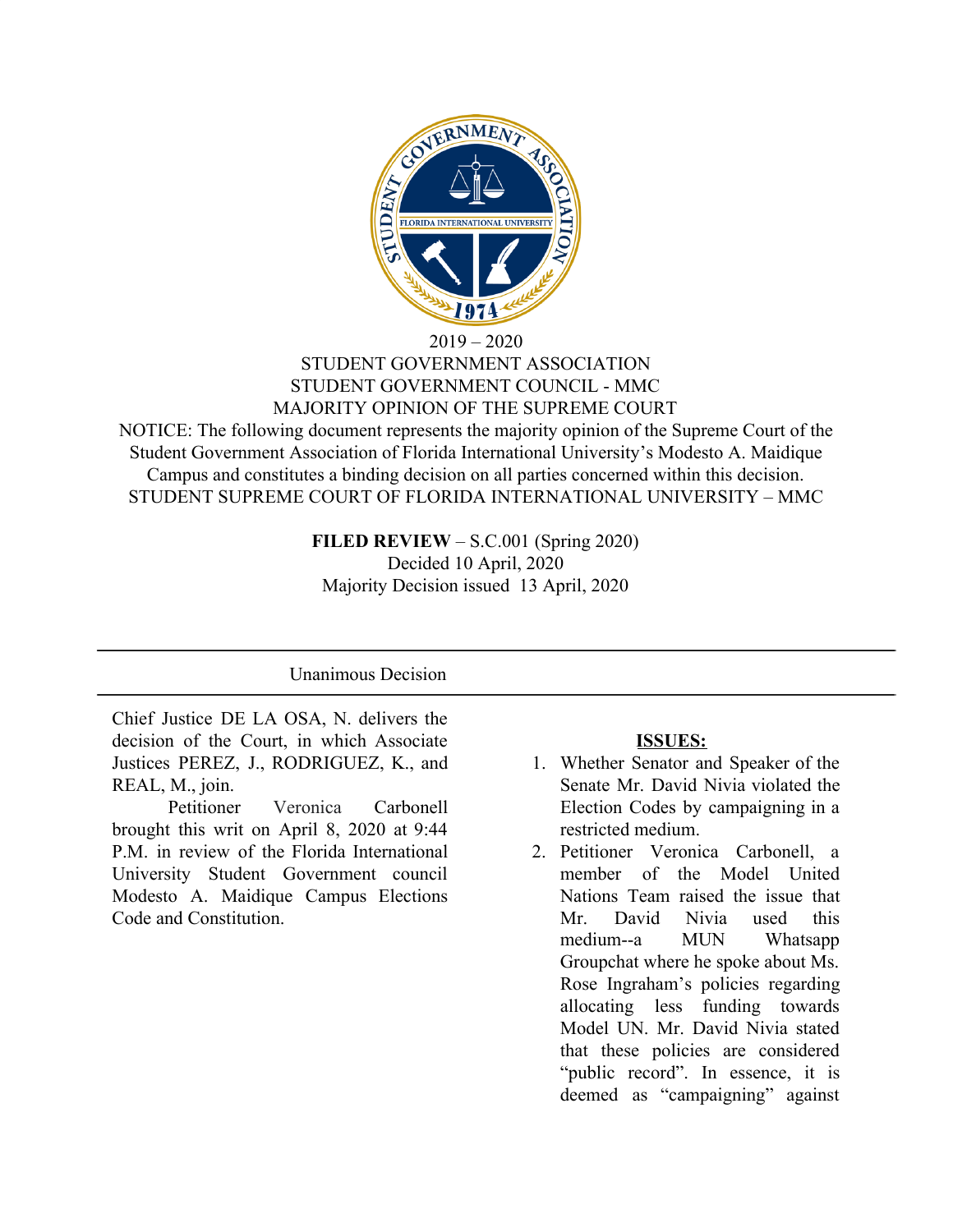Ms. Rose Ingraham, and the ROAR! Party.

- 3. Petitioner Veronica Carbonell claims that this specific medium is strictly an academic group chat as defined by the Elections Board's email sent on April 7th.
- 4. Ms. Michelle Rosario is a member of the group chat and her position as Program Director of MUN, constitutes her as a teacher/instructor, therefore creating this group chat strictly academic.
- 5. Whether Mr. Nivia also violated the Code of Ethics of the SGA-MMC Statutes by using his influence as a SGA-official to campaign.

# **FACTS:**

- 1. According to the Elections Code, Section6.03(a)Campaigning(i) "Defined as the marketing of a person, candidate, political party or group through promotional material, be it tangible or online, or through word of mouth, that encourages students to vote for that person, idea, candidate, political party or group."
- 2. According to the Elections Code, section 6.08 Violations (i) "Tier One: defined as Minor Offenses, which include but are not limited to improper disposal of campaign materials, actively campaigning in classroom settings, failure to follow the university posting policy."
- 3. According to Article VIII Code of Ethics, section 8.02 Regulations (l) "No Justice, Senator, member of the Executive Branch or Elections Commissioner shall allow personal interest to influence a vote."

4. According to the Elections Board on 04/07/2020 at 8:00 P.M. defines academic group chats as: "any digital media format that includes a teacher or teacher associate (i.e. TA, LA, RA) within the chat itself, or was created with the primary intention of discussing the academic material of the class that all participants have in common."

## **DECISION:**

Chief Justice N. De La Osa for a unanimous opinion (4-0)

The Supreme Court of Florida International University's Student Government Association at the MMC Campus will have jurisdiction over the SGC-MMC Constitution, Statutes, Elections Code and all other governing documents and the upholding of each. Such being the case, and in order to fully discuss the issues in question, The Court must first recognize the SGC-MMC Constitution as the supreme law, as is stated within the Constitution's Authority and Sovereignty.<sup>1</sup> Additionally, it must also be noted that the same is also made clear on the first page of the governing Statutes.

In consideration of the facts, the court under the jurisdiction of the Constitution and MMC- statute has the authority over cases that violate the constitution and violates any constitutions or laws within the sovereignty

 ${}^{1}$ Authority (III) – "In conformance with the aforementioned laws and codes, this constitution is the supreme law of SGA"

<sup>&</sup>lt;sup>2</sup> " Through the authority of the SGA Constitution, the Student Government Council – Modesto A. Maidique Campus hereby establishes its statutory policies and procedures."